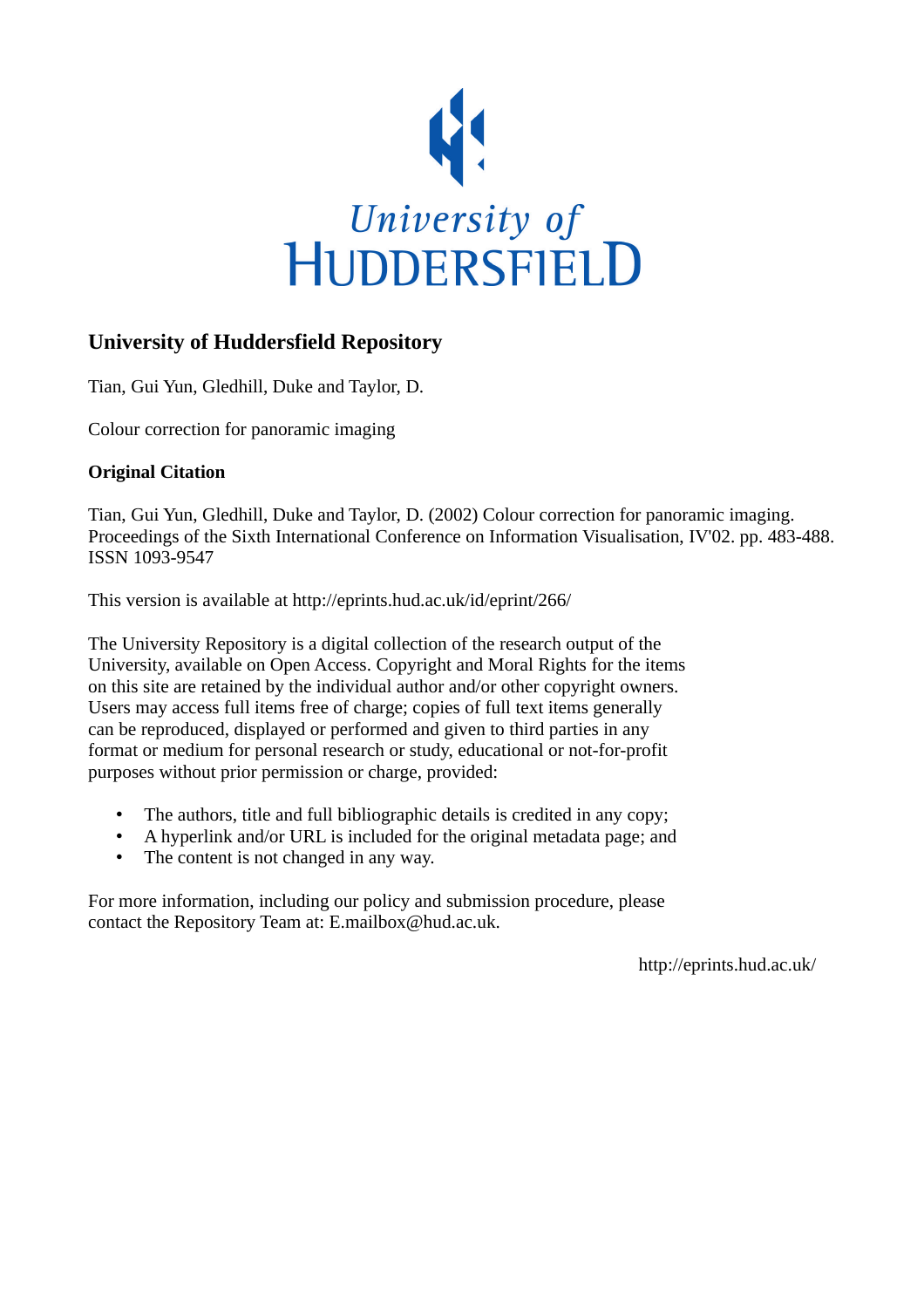# **Colour correction for panoramic imaging**

Gui Yun Tian Duke Gledhill Dave Taylor The University of Huddersfield

## David Clarke Rotography Ltd

**Abstract:** This paper reports the problem of colour distortion in panoramic imaging. Particularly when image mosaic is used for panoramic imaging, the images are captured under different lighting conditions and viewpoints. The paper analyses several linear approaches for their colour transform and mapping. A new approach of colour histogram based colour correction is provided, which is robust to image capturing conditions such as viewpoints and scaling. The procedure for the colour correction is introduced and implemented. The conclusions are derived after experimental tests.

## **1. Introduction**

Panoramic images are used as a computerised "virtual view" visualisation of the real world. A panorama can show a user the 3D environment of a different location. For example if a person goes on holiday, they might capture a panorama of their holiday location and then show that to people back home whom could then visualise the holiday as though they themselves had been there. Some other uses for panoramas involve virtual environment visualisation, real estate, tourism, sporting and news events.

Panoramas are usually built from multiple images captured at a single location. Examples of captured images might be 15 images captured in a cylindrical format using a standard 35mm camera rotated about the optical centre of the camera, or 2 hemispherical images captured using a 180° field of view fisheye lens, one in each direction. The images that are captured have to be "stitched" together to form the final panoramic image. Unfortunately when capturing the images, the automatic exposure control in cameras can and does change the exposure between captures. This translates into a possible underexposed dark image and the next in the sequence being an overexposed bright image. Examples of differently exposed images are shown in Fig. 1. Particularly, some automatic embedded compensation algorithms in modern cameras don't work well.



Fig.1 Two Panoramic source images with different exposures by the same camera

Image stitching for panoramas will apply the individual images with overlap [1-2] or without overlap from video sequences to integrate together [3]. In reality, the source images may be from different cameras, which are normally not calibrated or difficult to calibrate [4]. To be stitched properly, linear transforms have been used for geometric mapping and colour mapping [1-2]. There are many papers that discuss correspondence point based homography for geometric transform and correction [5-9]. But the reports on colour transform and correction, which is important to human perception, are ignored in panoramic imaging. In this paper, we will investigate the colour transformation and colour correction among panoramic images. The rest of the paper is organised as: Section 2 discusses the colour transform among two images and their colour correction; Section 3 provides a new approach of histogram based colour correction for image stitching for panoramas; Section 4 introduces experimental results using different line transform for colour correction and their results on panoramas; Finally, some conclusions will be derived from the discussion.

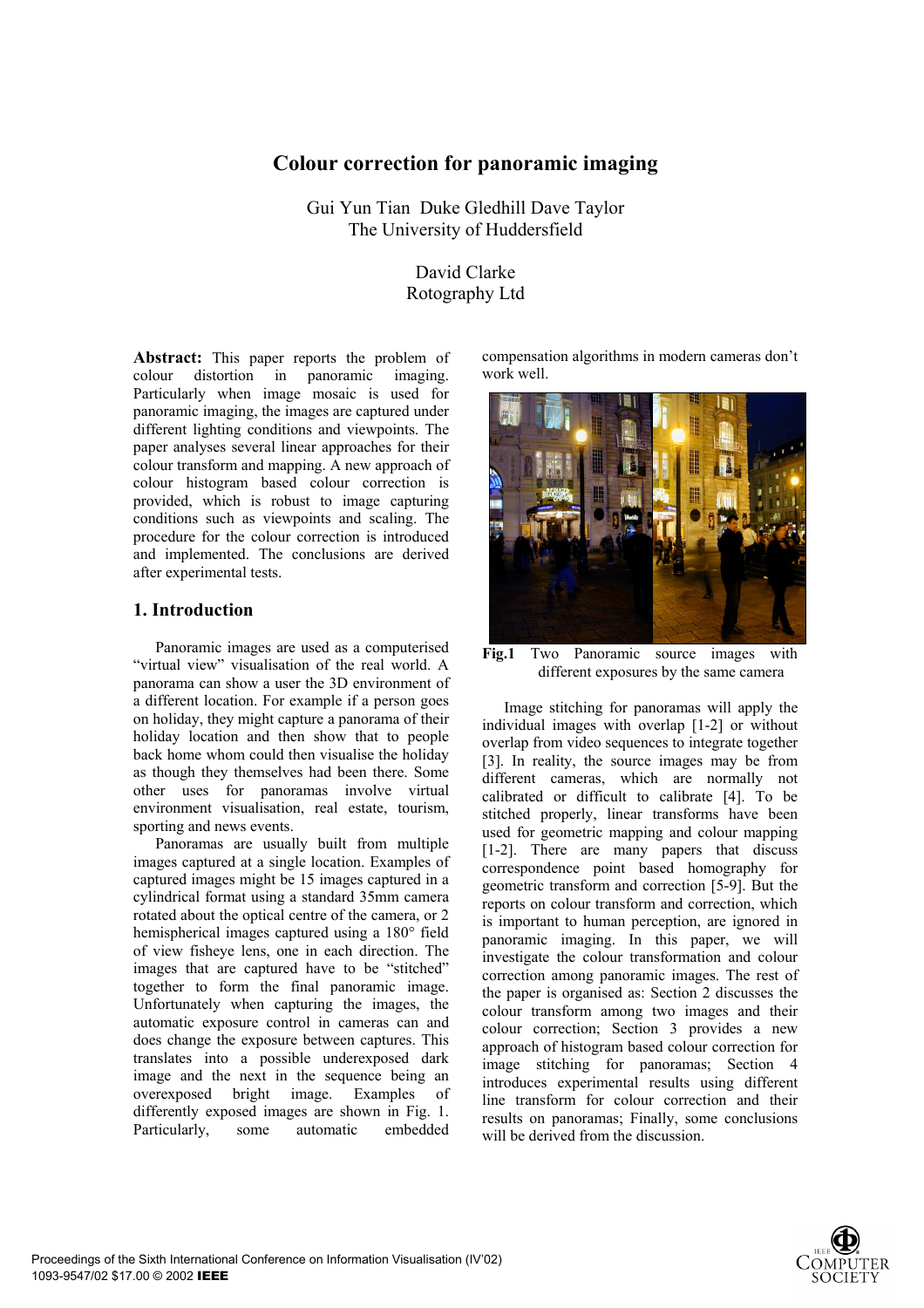## **2. Colour correction and colour constancy**

The digital camera records large shifts in image colours under different illuminations. However, a human observer viewing each scene will be able to discount the colour of the illumination and perceive the colours in each scene as the same. This property of compensating for illumination is called colour constancy [10]. Colour constancy is a subconscious colour correction that all humans have. In the study, we try to overcome the problem of colour distortion by capturing images under different lighting or different camera properties by linear colour correction. To do this, we need to understand the principle of colour variation between the two images.

The machine colour constancy problem can be defined as follows. First, chose some illumination as the standard, or canonical, illumination. The choice of canonical illumination matters little so long as it is not unusual. Then consider the 3 band RGB image obtained by any standard colour camera of a scene under some other, unknown illumination. The machine colour constancy problem requires converting the RGB at every pixel to be what it would have been had the same scene been illuminated by the canonical illumination. In this way, all the RGB values in the image of the scene measured under the unknown illumination are converted to standardized RGB descriptors relative to the canonical illuminant. Once these standardized descriptors have been obtained, they can be used for object recognition or for creating an image of the scene as it would appear under some other illuminant. The key to solving this problem is discovering the colour of the unknown illumination.

Two well-known colour constancy methods, which work under limited circumstances, are the grey world algorithm and the white patch algorithm. The grey world algorithm assumes that the average of all colours in an image is grey, i.e. the red, green and blue components of the average colour are equal. The amount the image average differs from grey determines the illuminant RGB. The white patch algorithm, which is at the heart of many of the various retinex [11] algorithms, presumes that in every image there will be some surface or surfaces such that there will be a point or points of maximal reflectance for each of the R, G, and B bands.

For example left image in Fig.1 might want to have the same lighting as the right image, which is what human vision systems do. A common approach to colour constancy is the use of the estimation illumination to correct the images to a canonical light. Finlayson et al [12] suggested that if a transform is linear, a diagonal model might be sufficient to model the colour transform. Generally colour cameras are tri-chromatic, which means in a colour image, each pixel is a 3 vector, one component per sensor channel and works independently. However, with the increasing colour fidelity, more accurate transform will be required [13]. Different linear colour transforms, where the colour variation may be caused by lighting, viewpoints or capturing devices, are discussed as follows. The transform Matrix M cross images  $I_1$  and  $I_2$  can be represented as

$$
I_1 * M = I_2 \tag{1}
$$

1)Diagonal model

$$
M = \begin{bmatrix} \alpha & & \\ & \beta & \\ & & \gamma \end{bmatrix}
$$
 (2)  
mean(R<sub>2</sub>)

 $(R<sub>1</sub>)$ 1 2 *Rmean*  $\alpha = \frac{mean(R_2)}{R_2}$ , where R is the red channel

image intensity values in the two images.  $\beta$  and  $\gamma$  are similar for green and blue channels.

- General features:
- Simple, not accurate enough
- Based on greyworld principle and does not need same pixels in the 2 images
- 2) Diagonal model plus affine transform

$$
M = \begin{bmatrix} \alpha & \alpha_1 \\ \beta & \beta_1 \\ \gamma & \gamma_1 \end{bmatrix}
$$
 (3)

 $\alpha, \beta, \gamma$  and offset  $\alpha_1, \beta_1, \gamma_1$  can be obtained from polyfit in the individual channels.

General features:

- More accurate than diagonal model
- Two images have the same corresponding pixels

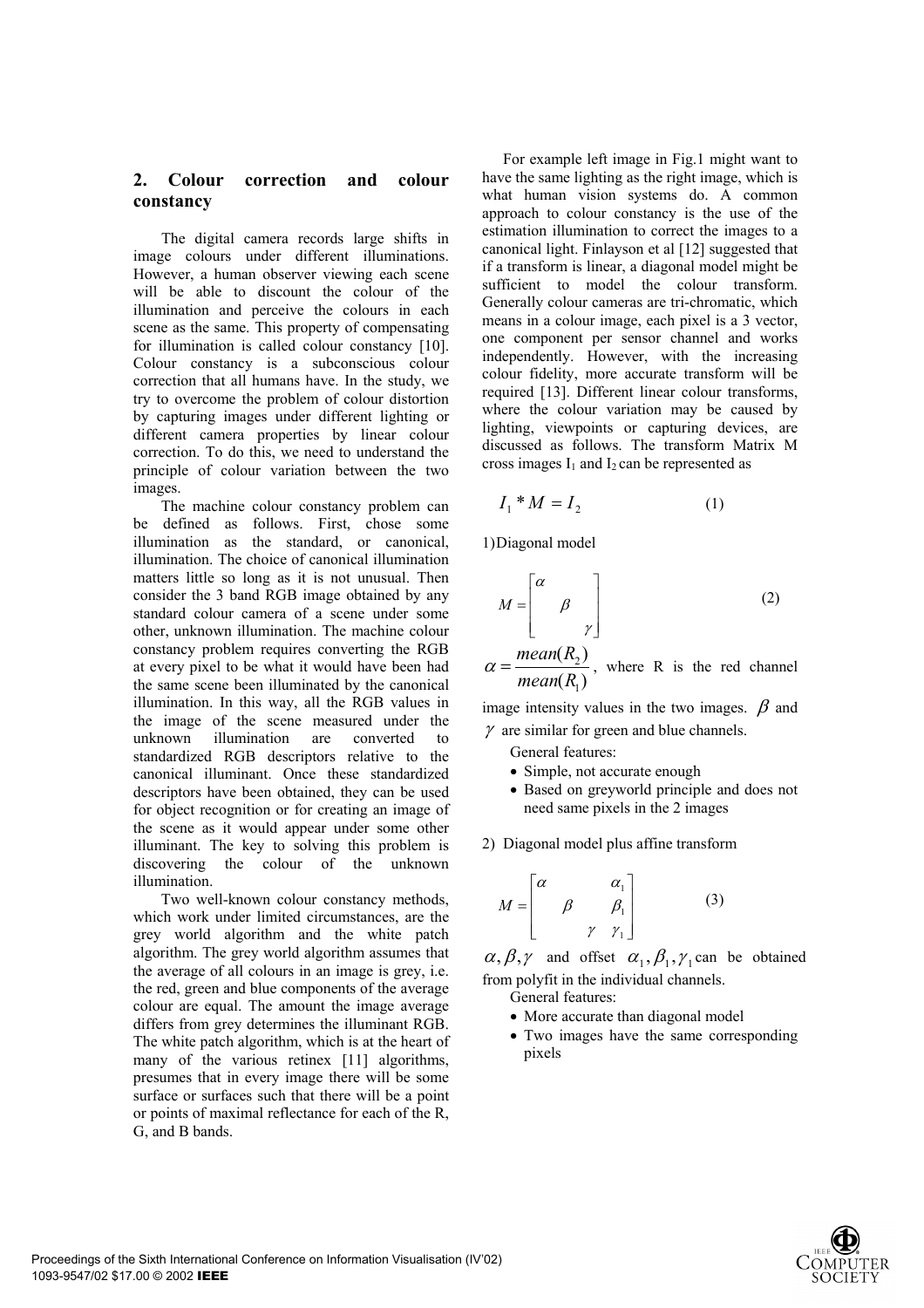3) Linear model

$$
M = \begin{bmatrix} a & b & c \\ d & e & f \\ g & h & i \end{bmatrix}
$$
 (4)

Where can be computed by

$$
M = \left[I_1^T I_1\right]^{-1} I_1^T I_2 \tag{5}
$$

Where  $I_1, I_2$  is [n, 3] matrix and n is the number of pixels in the images.

General features:

- Good accuracy
- Need the same corresponding pixels in both images
- Computationally expensive
- 4) Linear model with affine:

$$
M = \begin{bmatrix} a & b & c & a_1 \\ d & e & f & e_1 \\ g & h & i & i_1 \end{bmatrix}
$$
 (6)

In addition to equation (5), the offset can be obtained by

$$
\begin{bmatrix} a_1 \\ e_1 \\ i_i \end{bmatrix} = \begin{bmatrix} mean(R_2) \\ mean(G_2) \\ mean(B_2) \end{bmatrix} - \begin{bmatrix} a & b & c \\ d & e & f \\ g & h & i \end{bmatrix} \times \begin{bmatrix} mean(R_1) \\ mean(G_1) \\ mean(B_1) \end{bmatrix}
$$
  
(7)

The general features are the same as the linear model in 3).

As described above, to obtain better colour correction, more parameters in linear transforms will be used. We will use and compare diagonal model plus affine transform, linear model and linear model plus affine for colour correction in image correction for the panorama.

#### **3. Histogram map based colour correction**

Colour and brightness variations often make it difficult to combine photographs into panoramic images [14]. The individual source images remain distinguishable. This effect counteracts any effort to improve panorama resolution by using many photographs as sources. There are several origins for these variations even if the photographer takes care to keep constant exposure for each image: 1) Change of lighting conditions during the photo session; 2) Shutter speed variations; 3) Many more random and non reproducible parameters

affecting image development and subsequent scanning. Even worse, many exposure related factors are outside the control of the photographer like automatic exposure settings in some cameras and scanners, or scanning services To balance two stitching images, some colour correction is required. The normal approach applies the overlapping region of an image for estimating a colour transform matrix [15]. Due to the variation of capturing conditions such as camera resolution, noise and viewpoints, the pixels in the overlapping area are difficult to correspond to each other. In other words, the overlapping areas in two images may have different pixels due to variations of viewpoints and scaling. The difference of colour values at identical locations is not a very suitable optimization criterion. Real world images never fit together perfectly, and unavoidable spatial errors of one pixel or more between image 1 and image 2 may completely screw the optimization.

To be independent of the spatial alignment of the images and apply general linear models (over 3 parameters in the transform matrix), we use the matching of histograms of colours in the overlapping region of images 1 and 2. Fig 2 illustrates the step 1 process of our approach. A, B, C, D and A', B', C', D' are corresponding points in the two images  $I_1$  and  $I_2$ , in which the maximising overlapping area is covered.



**Step1** Find maximising overlapping area in the two stitching images

**Fig 2** Step 1 of the new approch of color correction

As illustrated in Fig 3, the overlapped areas may have different histograms. We can map the histogram, where A1B1C1D1 area has the same 'geometrical content' as ABCD in image  $I_1$  but has the same histogram as  $A'B'C'D'$  in image  $I_2$ . Then, in Step 3, we can apply the histogram

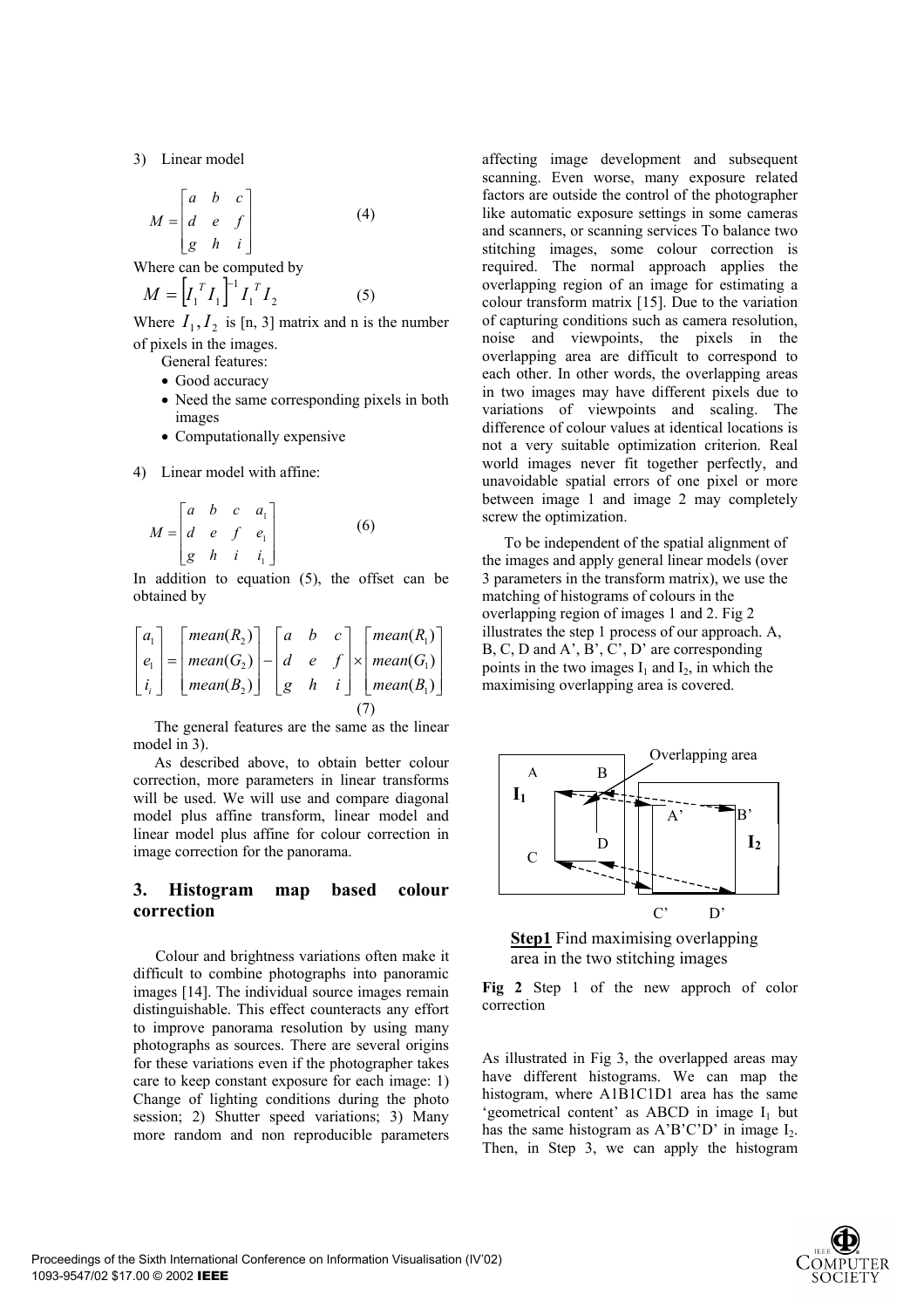mapped image for estimating colour transform matrix M, where A1B1C1D1 and ABCD areas have same image pixels with good correspondence. The transform matrix can be calculated by any linear transform as described in section 2. Finally, we can apply the transform matrix for the entire image  $I_1$  or  $I_2$  colour calibration, as shown in Fig 4.



Histogram mapped image for overlapping region of  $I_1$  whose histogram is equal to the overlapping region in  $I_2$ 

**Step2** Histogram mapping over the overlapping areas

**Fig 3** Step 2 of new approch of color correction





**Fig 4** Linear transform matrix estimation and colour correction before image stitching and panorama

## **4. Colour correction for panoramic imaging**

Based on the above-proposed approach, we have applied it for panoramic source image colour corrections. Fig. 5a illustrates the overlapping area from two stitching images in Fig 1. A histogram map will be applied to the two overlapped images. Then, following the steps described in sections 2 and 3, transform matrixes can be estimated by different linear models. Finally, apply the transform matrix for colour correction and image stitching. Fig 5b shows the colour corrected images to image 1 or image 2 capturing conditions.

At the end of the paper, Fig 6 illustrates four panoramic images with the proposed colour correction approach. Linear transformation which considers the correlation of RGB channels can provide slight better results. However, the diagonal model plus affine transform can provide near perfect results.

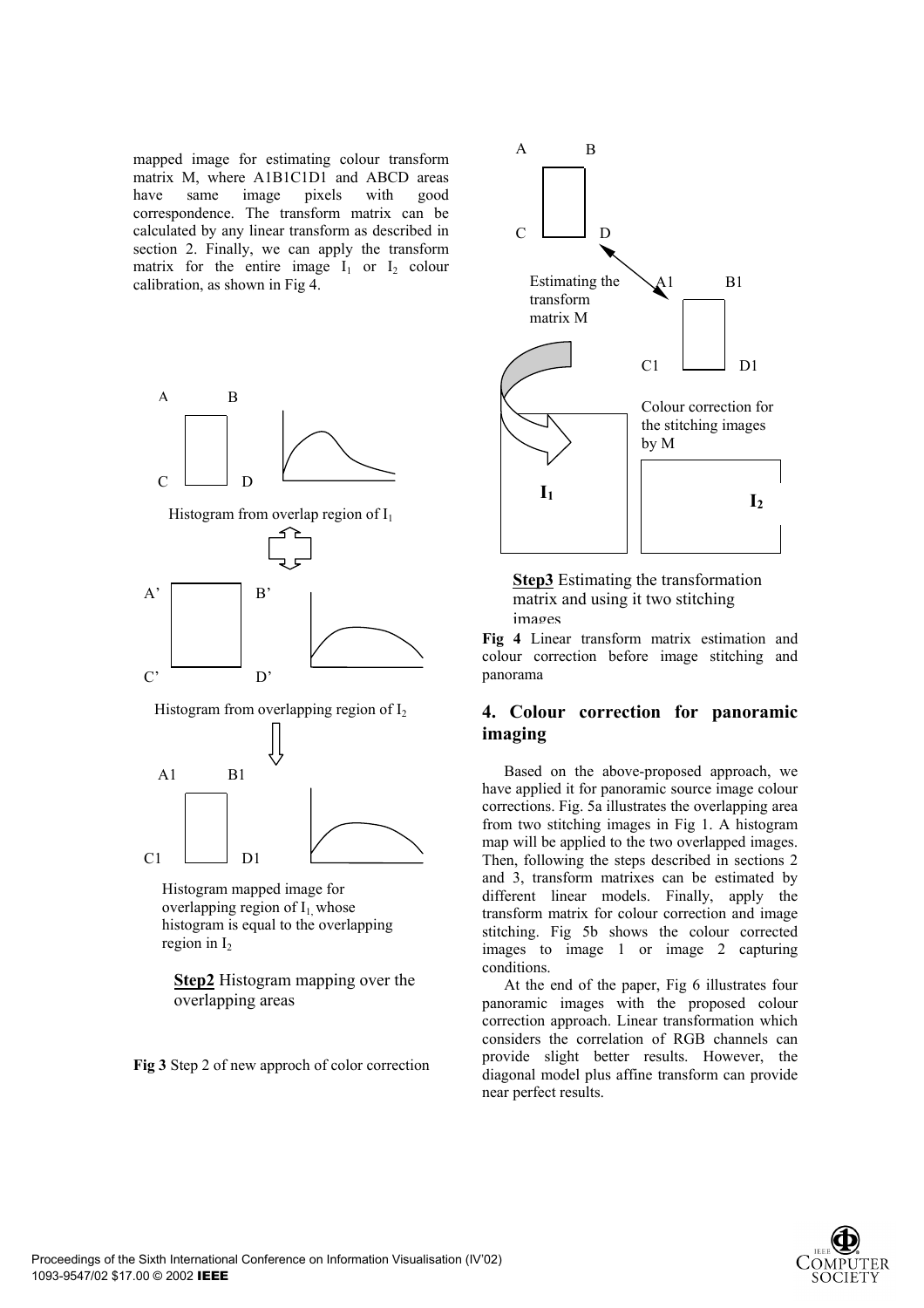

a) Overlapping area of the stitching images in Fig 1



b) Colour correction based on M or  $M^{-1}$ 

**Fig 5** Histogram based colour correction for image stitching pre-process

## **5. Conclusions**

Colour correction for image mosaic based panoramic imaging is important. Several colour linear transformations have been discussed. The performance of linear models for colour correction

is better than the diagonal model. A histogram map based colour correction has been proposed and tested. The major advantages of the histogram mapping approach for colour correction are robust to capturing devices, viewpoints and scales. In other words, the new approach has overcome the problems for stitching images variation including not only colour, but also resolution, view geometry and noise. Different colour correction based different linear transformations can be used in the proposed approach. The choice of linear transformation matrix for colour correction can be affected by the accuracy and computing time. The diagonal model plus affine can provide near perfect results as general linear models. In the future, more panoramic imaging will be tested and evaluated.

#### **6. Acknowledgement**

The authors would like to thank EPSRC and Rotography Ltd for funding the work.

#### **7. References**

- 1. R. Szeliski and H. Shum, "*Creating full view panoramic image mosaics and environment maps*", Computer Graphics Proceedings, Annual Conference Series, pages 251-258, Proc. SIGGRAPH'97 (Los Angeles), August 1997
- 2. G. Y. Tian, D. Gledhill and D. Taylor, "*Interest points based comprehensive imaging mosaic*", to submit to the Journal of Pattern Recognition Letter
- 3. Y. Caspi and M. Irani, "*Alignment of Non-Overlapping Sequences*", the proceedings of ICCV 2001 volume II, pages 76-83.
- 4. Q. T. Luong and O. D. Faugeras, "*Self-calibration of a moving camera from point correspondences and fundamental matrices*", Int. J. of Computer Vision, 22(3), 261-289, 1997.
- 5. R. Szliski, "*Video mosaics for virtual environments*". IEEE Computer Graphics and Applications 1996; 22-30.
- 6. R. Szeliski, H. Y. Shum, "*Creating Full View Panoramic Image Mosaics and Environment Maps*", (1998).
- 7. L. Zhao and Y. H. Yang, "*Mosaic image method: a local and global method*", The IEICE Transactions Information and Systems.
- 8. P. Bao and D. Xu, "*Complex wavelet-based image mosaics using edge-preserving visual perception modelling*", Computers & Graphics 23 (1999), pp 309-321.
- 9. I. Zoghlami, O. Faugeras and R. Deriche, "*Using geometric corners to build a 2D mosaic from a set of images*", In Proc. IEEE Conference on Computer Vision and Pattern Recognition, pages 420--425, San Juan, PR, June 1997.